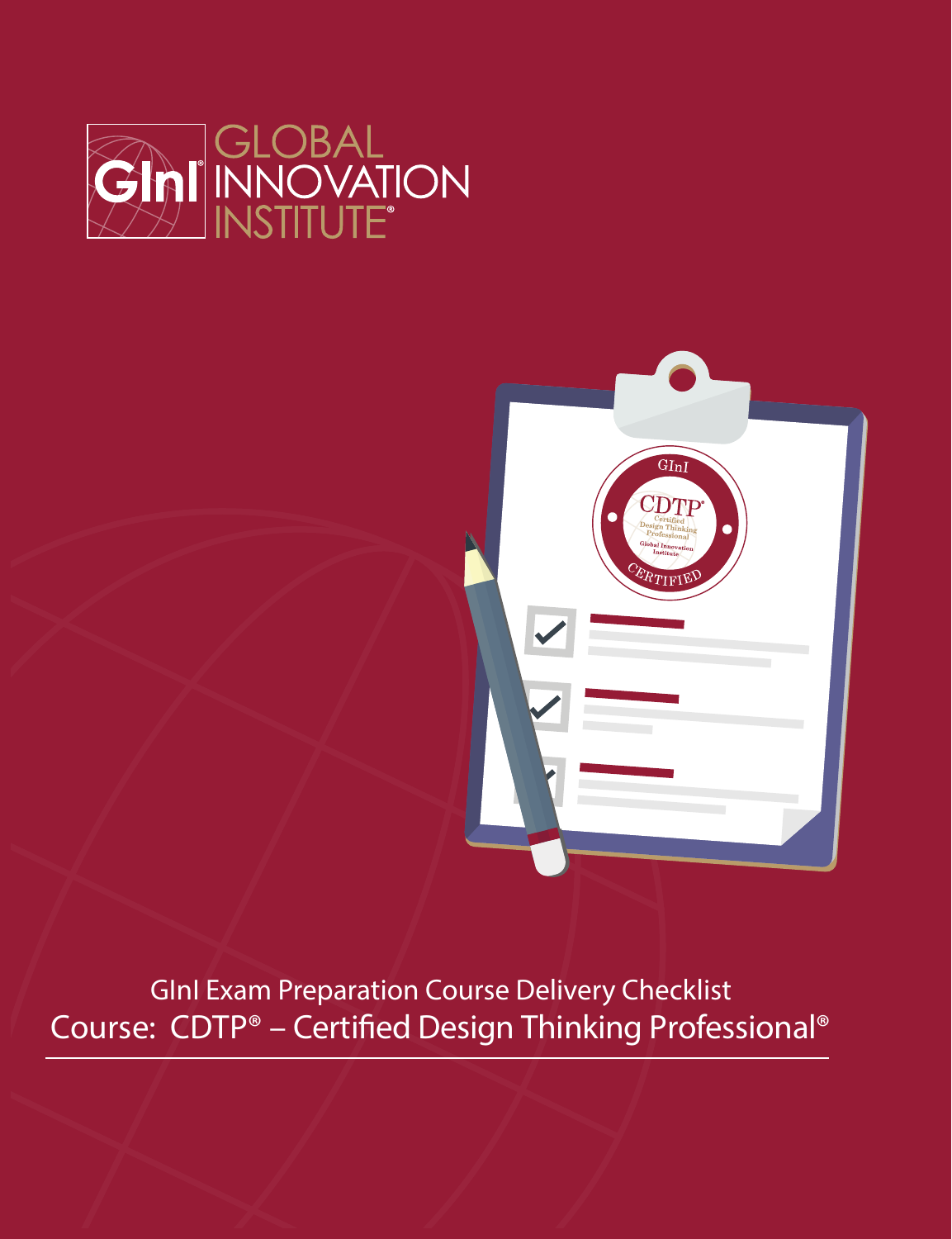



## **GInI® Exam Preparation Course Delivery Checklist Course: CDTP® – Certified Design Thinking Professional®**

GInI<sup>®</sup> – the Global Innovation Institute<sup>®</sup> – operates the most comprehensive and professionally managed evidence-based innovation certification and accreditation program anywhere in the world – for both individuals and businesses.

GInI<sup>®</sup> is the only innovation certification body in the world that has employed the role delineation study process to establish its certification examinations. GInI<sup>®</sup> has likewise established a series of globally-recognized exam preparation courses designed for preparing individuals to take each certification exam. GInI's **Authorized Providers** deliver GInI's **certification** and **accreditation programs** to individuals and businesses all over the world.

Both **Authorized Training Providers® (ATPs®)** and **Authorized Innovation Providers® (AInPs®)** deliver GInI's **certification programs** to **individual professionals**:

- Certified Innovation Professional<sup>®</sup> ClnP<sup>®</sup>.
- Certified Design Thinking Professional<sup>®</sup> CDTP<sup>®</sup>.
- Certified Innovation Strategist® ClnS®.
- Certified Chief Innovation Officer® CCInO®.
- Authorized innovation Assessor® AlnA®.

GInI **Authorized Innovation Providers® (AInPs®)**, using GInI **Authorized Innovation Assessors® (AInAs®)** also deliver GInI's **accreditation programs** to **business organizations**:

- Certified Innovative Organization® CInOrg®.
- Accredited Innovation Lab® AInL®.
- Accredited Business Incubator® ABI®.
- Accredited Accelerator Program<sup>®</sup> AAP<sup>®</sup>.
- Innovation Endorsement® InE®.
- Accredited Innovation Training Program<sup>®</sup> AInTP<sup>®</sup>.

*The following series of checklists are intended to aid GInI's Authorized Providers in preparing for and delivering GInI's Certified Design Thinking Professional (CDTP)® exam preparation course. By carefully following these step by step checklists, the Provider should be able to deliver this course with full confidence that the course will achieve its intended outcomes.*

*These checklists address the specifics of delivering the Certified Design Thinking Professional(CDTP)® course. For instructions on how to prepare for and market all GInI exam preparation courses generally, and likewise on how to deliver and conclude these courses, please refer to the GInI Course Delivery Checklist.*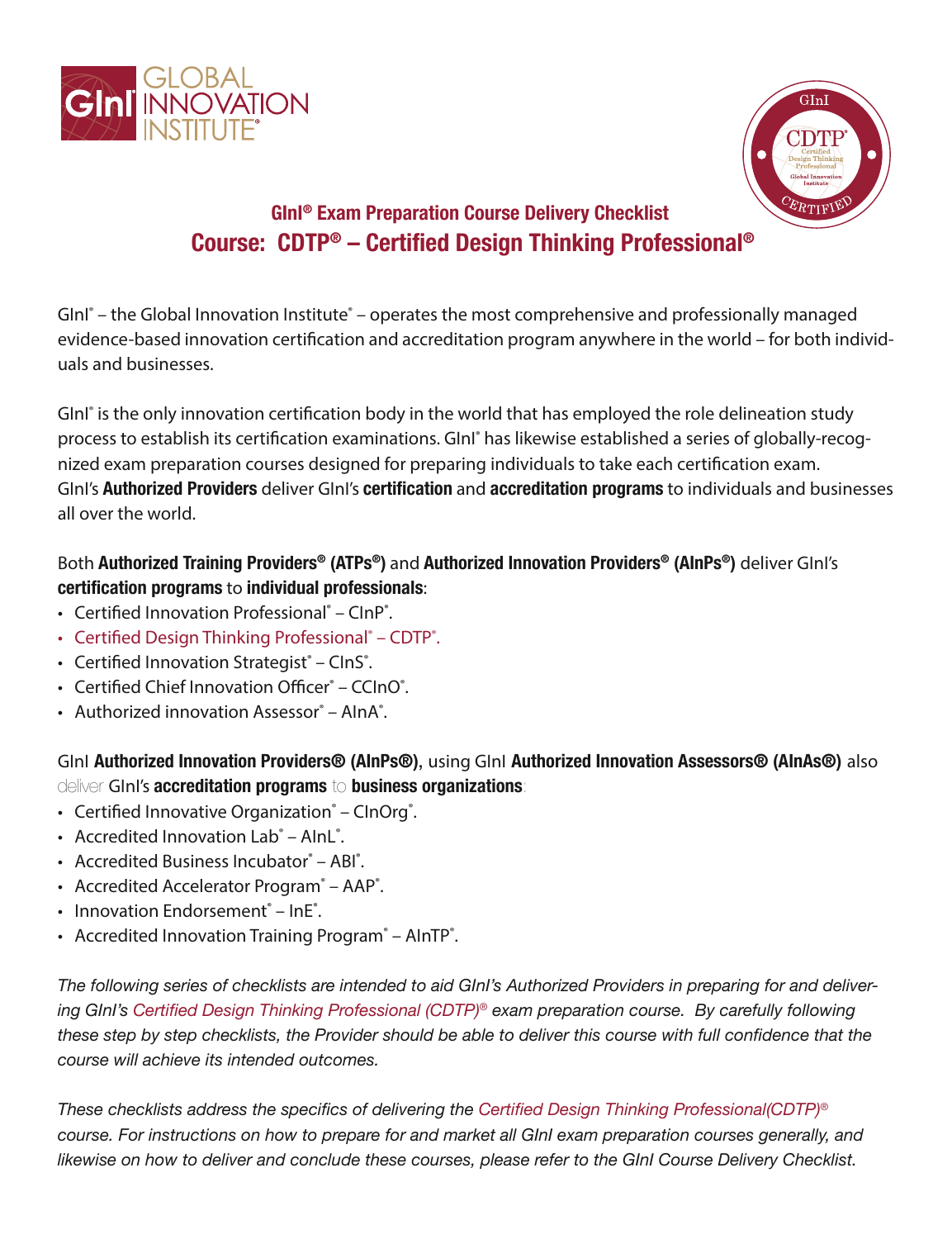

## Understand the duration, structure, format, and outcomes of the CTDP<sup>®</sup> exam preparation course.

| Understand the<br>intended duration<br>of the course.                                 | The CDTP <sup>®</sup> exam preparation course is intended to be delivered as<br>a 3-day course with at least 7 hours of contact time each day.<br>If desired, Providers may add additional class time to spend more<br>time on select topics in order to explore them in greater detail.                                                                                                                                                                                                                                                                                                                                                                                                                                                                                        |  |
|---------------------------------------------------------------------------------------|---------------------------------------------------------------------------------------------------------------------------------------------------------------------------------------------------------------------------------------------------------------------------------------------------------------------------------------------------------------------------------------------------------------------------------------------------------------------------------------------------------------------------------------------------------------------------------------------------------------------------------------------------------------------------------------------------------------------------------------------------------------------------------|--|
| Understand the<br>intended team<br>structure of the<br>course.                        | Course participants are to be divided into teams, as they will be working<br>together as teams for the majority of the course exercises.<br>The ideal team size is 5, though it is acceptable for team size to<br>vary between 4 and 6.                                                                                                                                                                                                                                                                                                                                                                                                                                                                                                                                         |  |
| Understand the<br>intended classroom<br>format for the<br>course.                     | The intended classroom format for this course is to arrange a serious of<br>round tables about the room where each team will sit together at their<br>table.<br>Ensure that each team can adequately see and hear the instructor at<br>the front of the room.                                                                                                                                                                                                                                                                                                                                                                                                                                                                                                                   |  |
| Understand the<br>expected outcomes<br>for the course.                                | The expected outcomes of the CDTP° course are that:<br>1. Participants are properly exposed to the topical content of the<br>course through a clear explanation of each topic.<br>2. Participants are able to develop a useable understanding<br>of the course content.<br>This is augmented by:<br>a) Deeper instructor explanation.<br>(for example, by answering clarifying questions).<br>b) Additional classroom discussion amongst participants.<br>c) Application of the hands-on exercises provided in the Course<br>Exercise Book and Case Study materials.<br>d) Further review and study of the Course Workbook content.<br>3. Participants are ultimately able to complete and pass the CDTP°<br>exam so as to obtain formal certification as a CDTP <sup>®</sup> . |  |
| Ensure your Instruc-<br>tor meets the qualifi-<br>cations for teaching<br>the course. | Your instructor must meet both of the following qualifications:<br>1. Hold current certification as a GInl° CDTP°.<br>2. Have studied the entire AlnMB° / confident in its understanding.                                                                                                                                                                                                                                                                                                                                                                                                                                                                                                                                                                                       |  |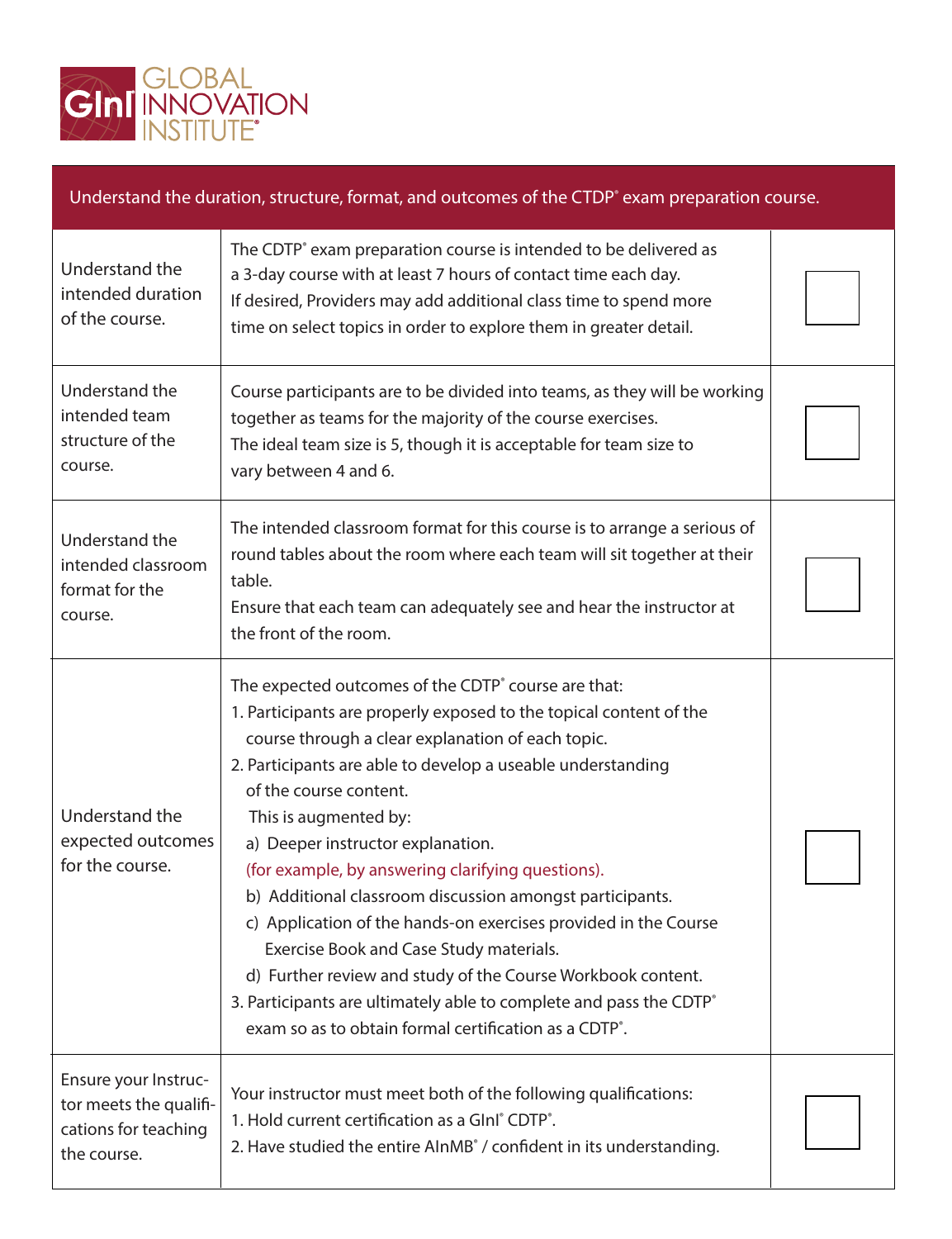

| Assemble the core materials required to deliver the CDTP <sup>®</sup> exam preparation course. |                                       |             |  |
|------------------------------------------------------------------------------------------------|---------------------------------------|-------------|--|
| Item                                                                                           | <b>Number</b>                         | Format      |  |
| AlnP <sup>®</sup> Guidebook for the CDTP <sup>®</sup> course.                                  | One only - for the Provider.          | <b>PDF</b>  |  |
| Instructor's Guidebook for the CDTP®<br>course.                                                | One only - for your instructor.       | <b>PDF</b>  |  |
| Course Outline for the CDTP° course.                                                           | One only - for your instructor.       | <b>XLSX</b> |  |
| Presentation Deck for the CDTP° course.                                                        | One only - for your Instructor.       | <b>PPTX</b> |  |
| Course Workbook for the CDTP <sup>®</sup> course.                                              | One hardcopy for each<br>participant. | <b>PDF</b>  |  |
| Course Exercise Guide for the CDTP° course.                                                    | One hardcopy for each<br>participant. | <b>PDF</b>  |  |
| Field Interview Guide for the CDTP®<br>course.                                                 | One hardcopy for each<br>participant. | <b>PDF</b>  |  |
| Glnl <sup>®</sup> PX Framework.                                                                | One softcopy for each<br>participant. | <b>XLSX</b> |  |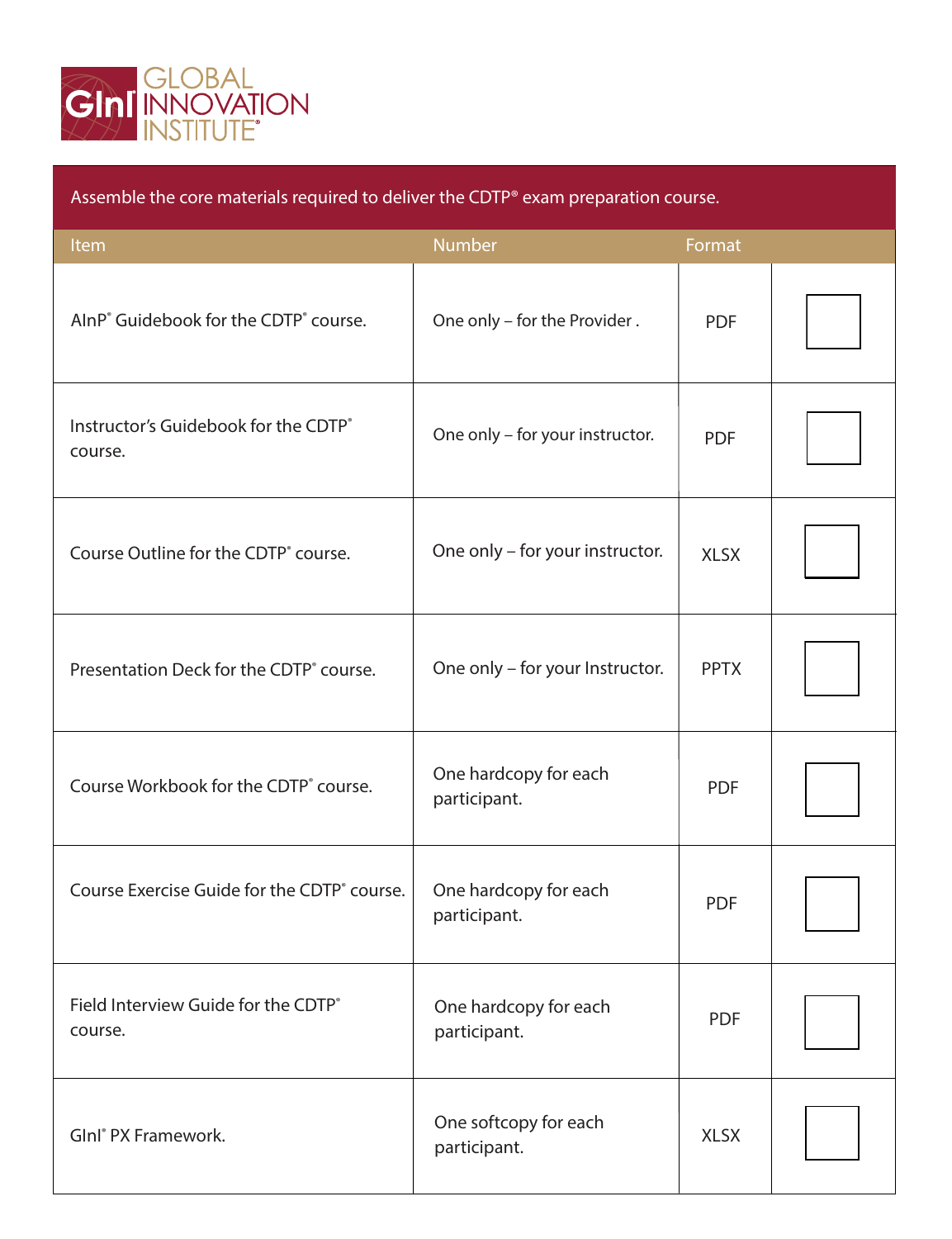

| Assemble the wall and table posters required to deliver the CDTP® exam preparation course. |                                       |               |  |
|--------------------------------------------------------------------------------------------|---------------------------------------|---------------|--|
| <b>Item</b>                                                                                | <b>Number</b>                         | <b>Format</b> |  |
| Wall Poster - Design Thinking Process.                                                     | One only – to hang on a<br>room wall. | <b>JPEG</b>   |  |
| Wall Poster – Glnl HCD Heirarchy.                                                          | One only – to hang on a<br>room wall. | <b>JPEG</b>   |  |
| Table Poster - Gini Persona Pro Forma.                                                     | One per<br>team / table.              | <b>JPEG</b>   |  |
| Table Poster – Glnl Empathy Map (blank).                                                   | One per<br>team / table.              | <b>JPEG</b>   |  |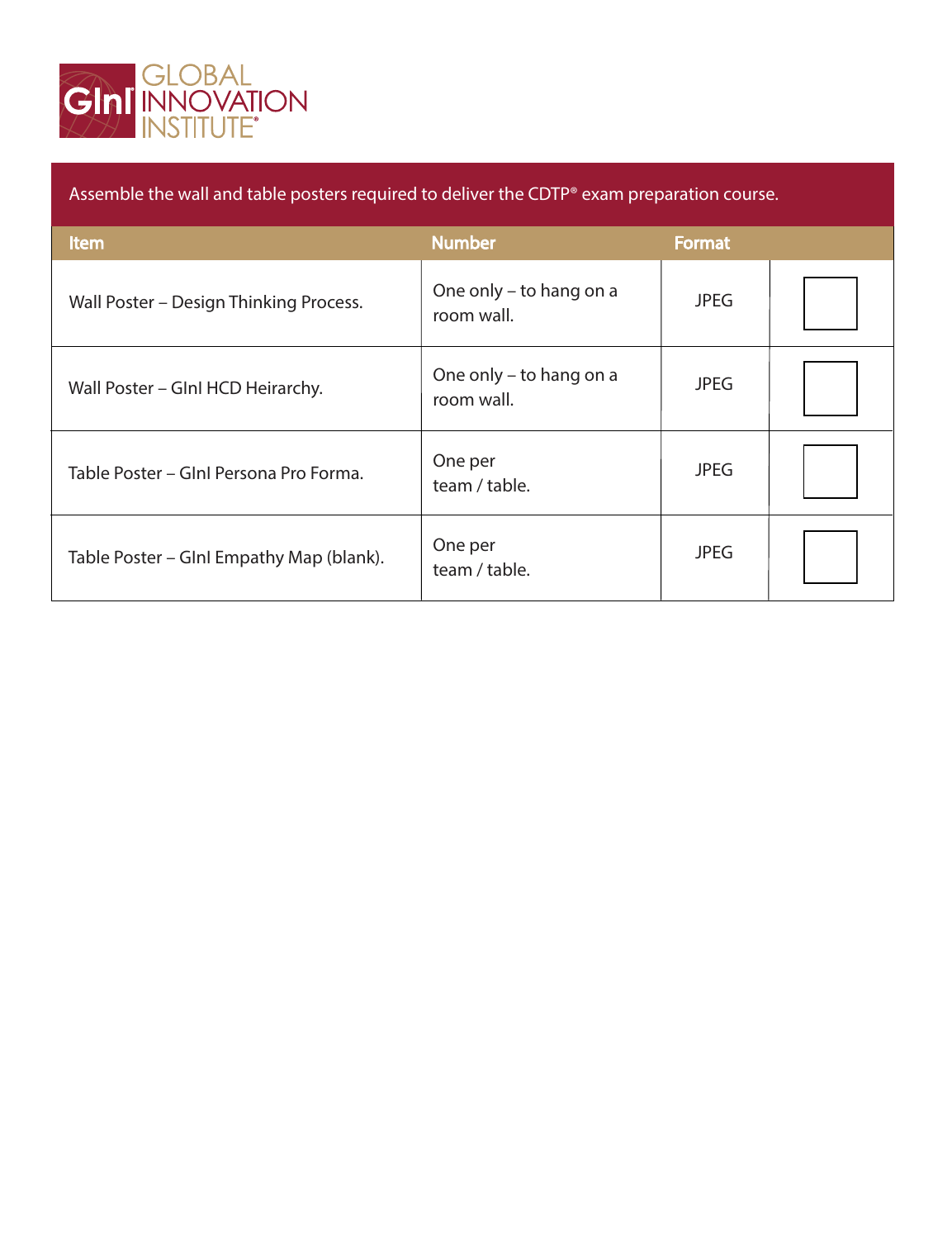

Assemble the ancillary materials required to deliver the CDTP® exam preparation course.

| Item                                                                               | <b>Number</b>                                          |  |
|------------------------------------------------------------------------------------|--------------------------------------------------------|--|
| Easel Stand.<br>Ideally with an integral whiteboard surface.                       | One per team / table.<br>Plus one for the instructor.  |  |
| Flip Chart.<br>To be placed on each team's easel stand.                            | One per team / table.<br>Plus one for the instructor.  |  |
| Post-It Notes – multiple pad colors.                                               | 4 - 5 pads per team / table.<br>Vary the pad colors.   |  |
| Markers - Whiteboard / Universal -<br>multiple marker colors.                      | $2 - 3$ per team / table.<br>Vary the marker colors.   |  |
| Large Index Cards - recommended size: 5"<br>x 8" or larger (white or light color). | 30+ cards per team / table.                            |  |
| Heavy Construction Paper – multiple paper<br>colors - for prototyping.             | 30+ sheets per team / table.<br>Vary the paper colors. |  |
| Cellophane Tape – for prototyping.                                                 | 1 dispenser roll per team / table.                     |  |
| Colored Sticker Dots - 3 or more<br>colors - for harvesting.                       | 1 set per team / tableminimum of 3<br>colors.          |  |
| Scissors.                                                                          | 1 pair per team / table.                               |  |
| Butcher Paper - optional.                                                          | 1 sheet - 3-4 m long per team / table.                 |  |
| Field Notebooks - optional.                                                        | One set per team / table.                              |  |
| Alternative Prototyping Materials -<br>optional.                                   | One set per team / table.                              |  |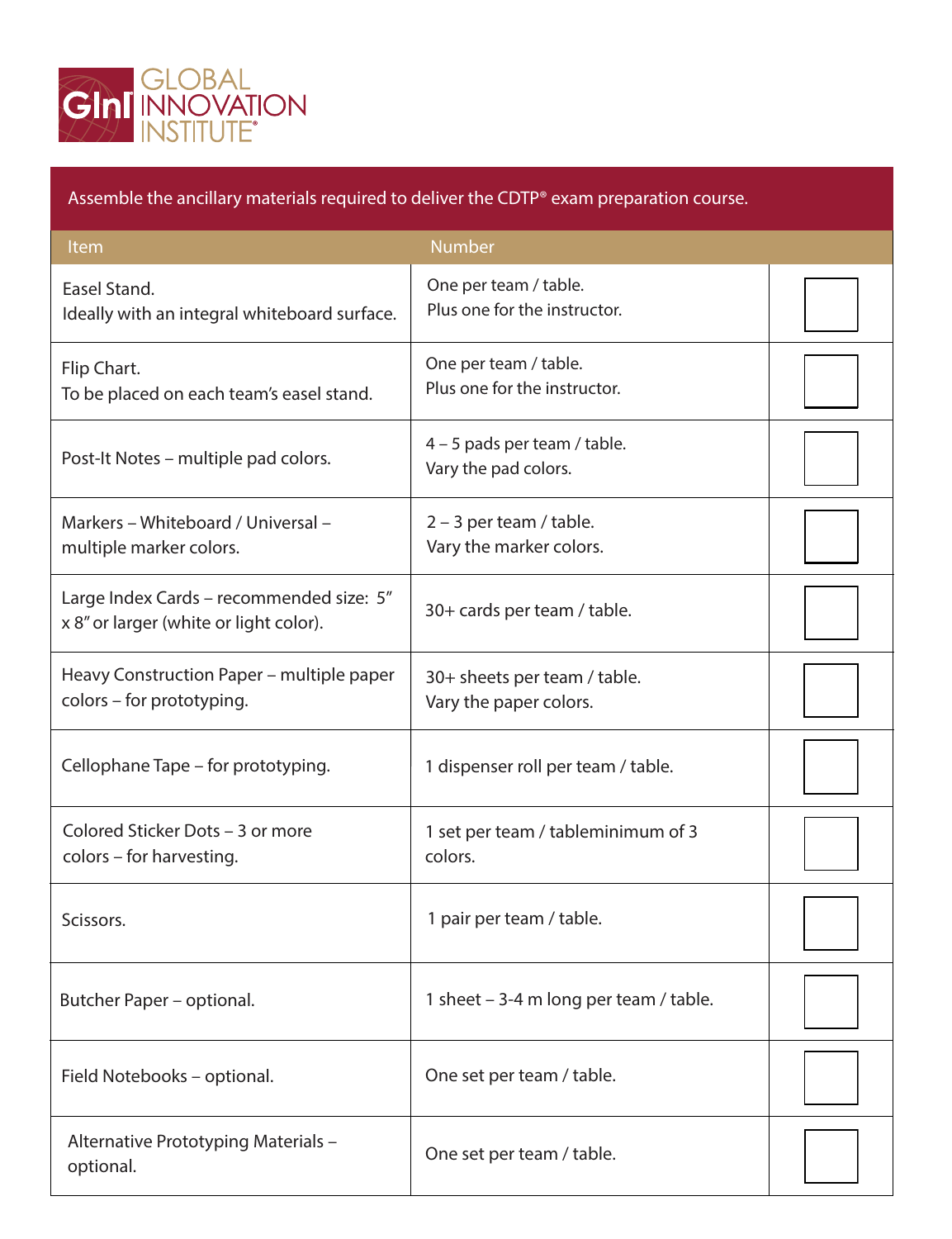

## Suggested books for the Course Instructor to read.

| <b>Title</b>                                                                                    | <b>Author(s)</b>                                     | <b>Topic</b>                                      |  |
|-------------------------------------------------------------------------------------------------|------------------------------------------------------|---------------------------------------------------|--|
| The Art of Innovation:<br>Lessons in Creativity from IDEO, America's<br>Leading Design Firm.    | Tom Kelley,<br>Jonathan Littman.                     | The Power of<br>Design Thinking<br>in Application |  |
| Change By Design:<br>How Design Thinking Transforms Organi-<br>zations and Inspires Innovation. | Tim Brown,<br>Barry Katz.                            | Transformative<br>Power of<br>Design Thinking     |  |
| The Innovator's DNA:<br>Mastering the Five Skills of Disruptive<br>Innovators.                  | Jeff Dyer,<br>Hal Gregersen,<br>Clayton Christensen. | The Five<br><b>Discovery Skills</b>               |  |
| 101 Design Methods:<br>A Structured Approach for Driving Innovation<br>in Your Organization.    | Vijay Kumar.                                         | Design<br>Methods                                 |  |
| The Design of Everyday Things:<br>Revised and Expanded Edition.                                 | Don Norman.                                          | Design /<br>Design Research                       |  |
| A More Beautiful Question:<br>The Power of Inquiry to Spark Breakthrough<br>Ideas.              | Warren Berger.                                       | Power of<br>Audacious<br>Questions                |  |
| The Innovator's Hypothesis:<br>How Cheap Experiments Are Worth More than<br>Good Ideas.         | Michael Schrage.                                     | Testing<br>Hypotheses                             |  |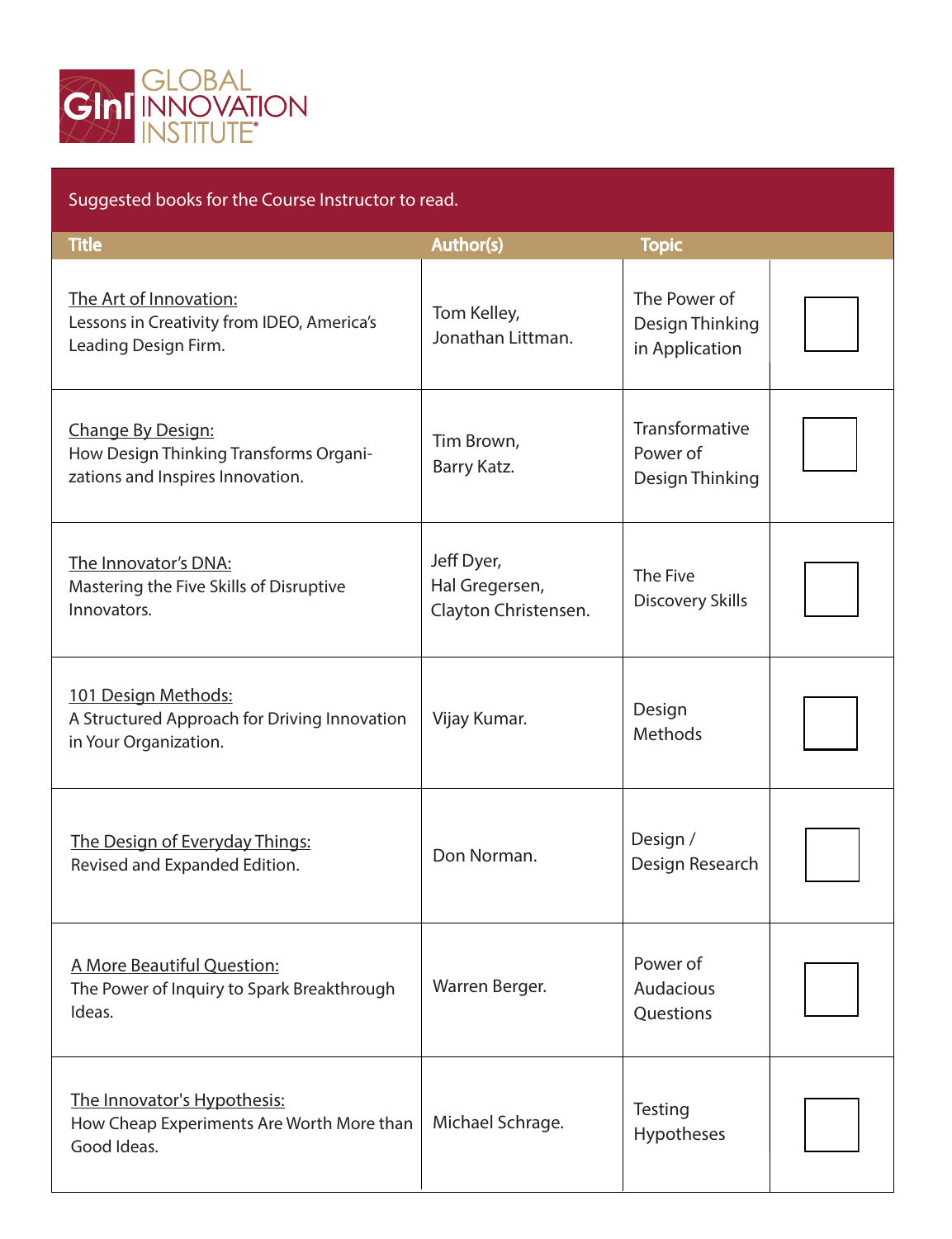

| Plan and prepare for delivering the CDTP <sup>®</sup> exam preparation course.   |                                                                                                                                                                                                                                                                                                                                                                                                                                                                                                                                                                                        |  |  |
|----------------------------------------------------------------------------------|----------------------------------------------------------------------------------------------------------------------------------------------------------------------------------------------------------------------------------------------------------------------------------------------------------------------------------------------------------------------------------------------------------------------------------------------------------------------------------------------------------------------------------------------------------------------------------------|--|--|
| Establish a detailed agenda<br>for the course.                                   | This will involve a detailed agenda prescribing the times<br>for introductions, recaps, lessons, Q&A sessions, exercis-<br>es, breaks, meals, and summarizations.<br>breaks, meals, and summarizations.                                                                                                                                                                                                                                                                                                                                                                                |  |  |
| Plan out the logistics for<br>the course, and for each<br>day within the course. | -This will involve creating detailed plans for the following:<br>• Course location / venue<br>(including ensuring that participants have been provided<br>with directions on how to locate the venue, and any<br>special instructions they will require for parking,<br>sign-in, etc.).<br>• Overall length of the course, in number of days.<br>• The detailed schedule for each day - times and<br>durations for starts, breaks, lunch, ending, etc.<br>- Classroom set up – tables, chairs, whiteboards, posters,<br>exercise materials, instructor lectern, projector, audio, etc. |  |  |